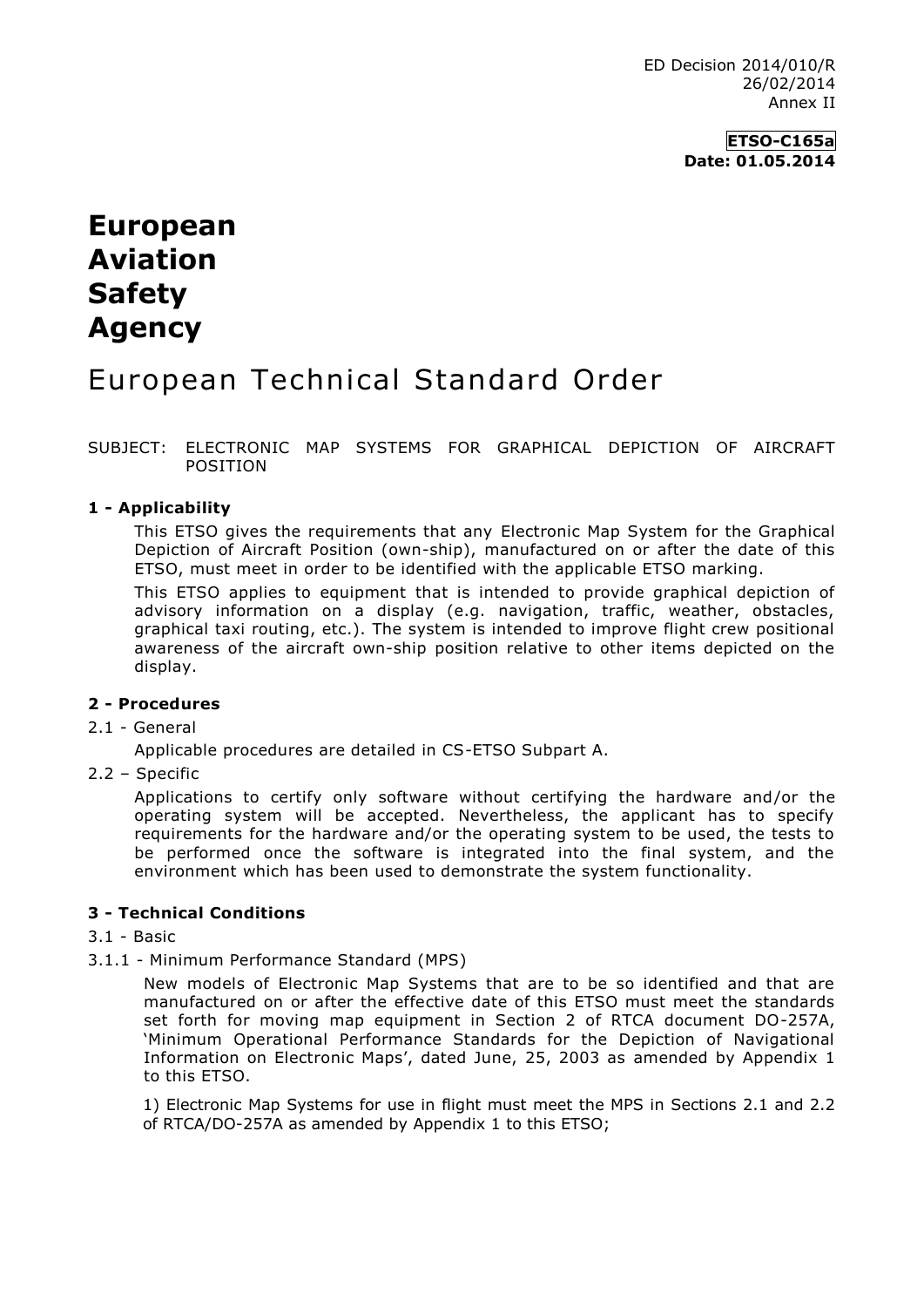2) Electronic Map Systems for use on the airport surface – AMMD applications - must meet the MPS in Sections 2.1, 2.2, and 2.3 of RTCA/DO-257A as amended by Appendix 1 to this ETSO; and

3) Electronic Map Systems including Vertical Situation Displays (VSD) for use in facilitating pilot's awareness of the aircraft's vertical flight path must meet the MPS in Sections 2.1, 2.2, and 2.4 of RTCA/DO-257A as amended by Appendix 1 to this ETSO.

Table 1 summarises the functional description and applicable MPS requirements for Electronic Map Systems.

| <b>Electronic Map System</b><br>functional description | <b>Applicable Requirements Sections in RTCA/DO-</b><br>257A<br>(as amended by Appendix 1 to this ETSO) |     |     |     |
|--------------------------------------------------------|--------------------------------------------------------------------------------------------------------|-----|-----|-----|
|                                                        | 2.1                                                                                                    | 2.2 | 2.3 | 2.4 |
| In flight                                              |                                                                                                        | X   |     |     |
| Airport surface (AMMD)                                 | X                                                                                                      | X   | x   |     |
| Vertical Situation Display (VSD)                       | X                                                                                                      | Х   |     |     |

**Table 1**

Demonstrate the required functional performance under the test conditions specified in RTCA/DO-257A, Section 2.6 as modified by appendix 1 of this ETSO.

## 3.1.2 - Environmental Standard

Demonstrate the required performance under the test conditions specified in RTCA/DO-257A, Section 2.5, using standard environmental conditions and test procedures appropriate for airborne equipment as defined in CS-ETSO Subpart A paragraph 2.1.

3.1.3 – Computer Software

See CS-ETSO Subpart A paragraph 2.2.

- 3.1.4 Electronic Hardware Qualification See CS-ETSO Subpart A paragraph 2.3
- 3.2 Specific
- 3.2.1 Failure Condition Classification

See CS-ETSO Subpart A paragraph 2.4. For the definitions of the intended functions see RTCA/DO-257A section 1.4.

Failure of the functions defined in paragraph 3.1.1 of this ETSO for Electronic Map Systems used in flight and VSD equipment (airborne applications) have been determined to be a major failure condition for malfunctions causing the incorrect depiction of aircraft position (own-ship).

Loss of function for Electronic Map Systems used in flight and VSD equipment (airborne applications) has been determined to be a minor failure condition.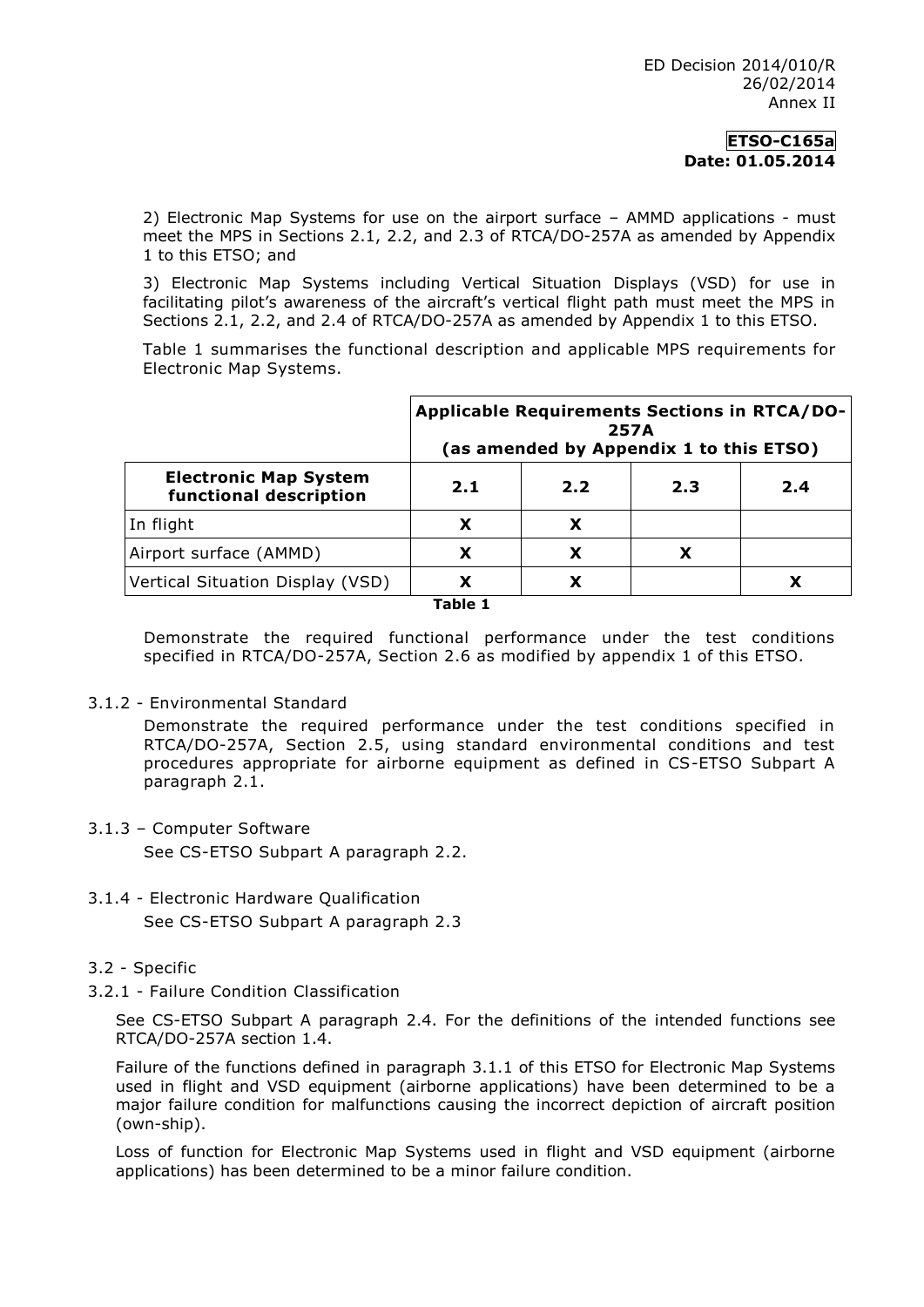Failure of the function defined in paragraph 3.1.1 of this ETSO for Electronic Map Systems used on the airport surface (ground applications) have been determined to be a minor failure condition for malfunctions causing the incorrect depiction of aircraft position (ownship).

Loss of function for Electronic Map Displays used on the airport surface (ground applications) is determined to be a no safety effect failure condition.

Table 2 summarises the failure condition classifications.

| <b>Electronic Map System</b><br>functional description | <b>Failure condition</b><br>classification -<br><b>Incorrect Depiction</b><br>of Aircraft Position | <b>Failure condition</b><br>classification - Loss of<br>function |  |
|--------------------------------------------------------|----------------------------------------------------------------------------------------------------|------------------------------------------------------------------|--|
| In flight                                              | Major                                                                                              | Minor                                                            |  |
| Vertical Situation Display (VSD)                       | Major                                                                                              | Minor                                                            |  |
| Airport surface (AMMD)                                 | Minor                                                                                              | No Safety Effect                                                 |  |

**Table 2**

## **4 - Marking**

## 4.1 - General

Marking as detailed in CS-ETSO Subpart A paragraph 1.2.

## 4.2 - Specific

None

## **5 - Availability of Referenced Document**

See CS-ETSO Subpart A paragraph 3.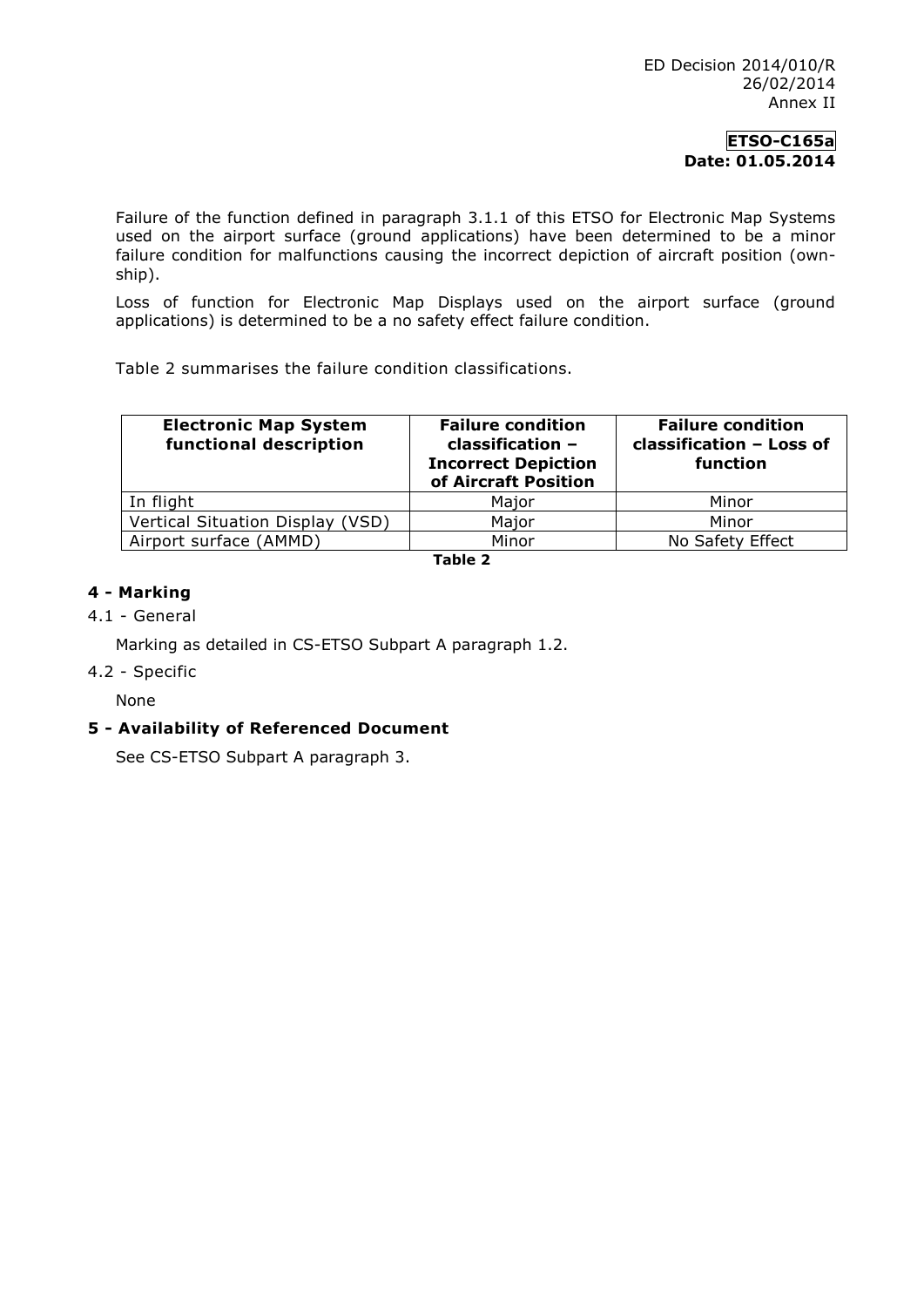## **Appendix 1 Additional Requirements for Electronic Map Systems**

This appendix defines changes to the Minimum Operational Performance Standards (MOPS) for Electronic Map Systems specified in RTCA/DO-257A, *Minimum Operational Performance Standards for the Depiction of Navigational Information on Electronic Maps*, dated June, 25, 2003.

Some changes replace sections of RTCA/DO-257A. Other just add additional text; in this latter case the additional text is underlined.

## **DO-257A MOPS is modified as follows:**

#### **1. Display Operating Characteristics and Status Indications**

- 2.2.4 A new sub-section 25 to section 2.2.4 has been added:
	- 25. A process activity monitor (watchdog) shall be implemented to detect frozen processes and to remove outdated/frozen information from the screen, or to clearly indicate the invalid data. The process activity monitor shall be able to detect the occurrence of the failure within 5 seconds.

#### **2. Database (Navigation)**

2.2.5 The first paragraph from 2.2.5 and the current sub-section 5 has been replaced, two new sub-sections to 2.2.5 have been added:

As an alternative to (or in addition to) an external data source, the EMD may use an internal database to store information such as flight plans, nearby fixes, airspace boundaries, raster aeronautical charts, or airport mapping information. If an internal or external database is being used, the following requirements apply: …

- Subsection 5 changes are underlined:
- 5. The processes of producing and updating aeronautical databases shall meet the standards specified in EUROCAE ED-76/RTCA DO-200A *Standards for Processing Aeronautical Data,* dated October 1998 or subsequent revisions.
- Add the following new subsections:
- 7. Specification of the Data Quality Requirements (DQRs) for the EMD system shall be developed and incorporated as part of the compliance documentation (Reference EUROCAE ED-76/RTCA DO-200A, section 2.3.2).
- 8. Corruption of the map database shall be detected and annunciated to the flight crew clearly and in a timely manner.

#### **3. Runways**

- 2.3.1.1.1 The current sub-section 6 of section 2.3.1.1.1 has been deleted and replaced by:
	- 6. The aerodrome database accuracy for runway data elements shall meet medium category data quality as defined in EUROCAE ED-99C/RTCA DO-272C *User Requirements for Aerodrome Mapping Information,* dated September 2011, or subsequent revisions.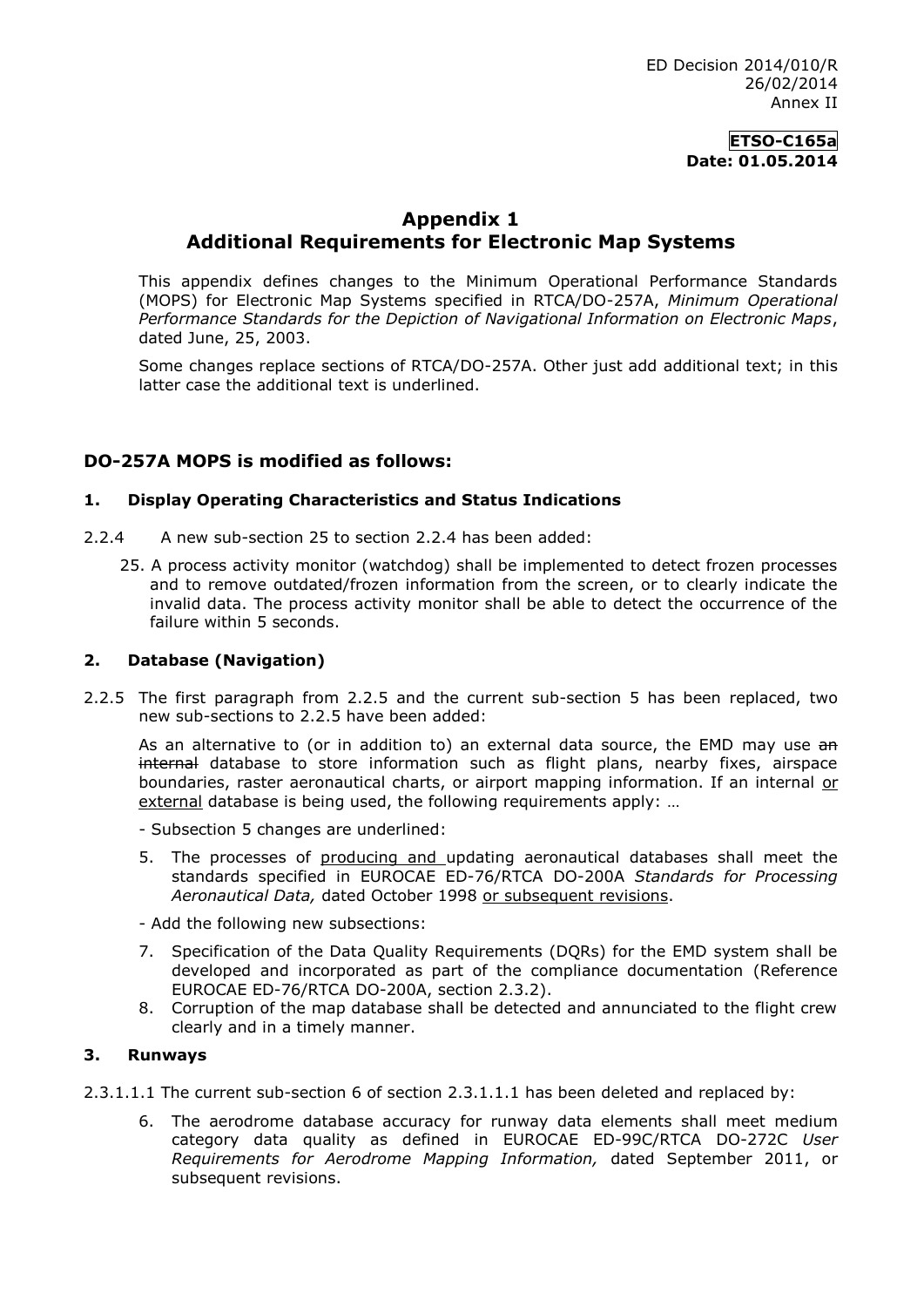- The following new subsection is added:

7. The total system accuracy shall be sufficient for the AMMD intended function, and shall not exceed 50 meters (95 %). The position source accuracy (36 m) and total database accuracy (5 m) may be reallocated, if the total system accuracy remains less than or equal to 50 meters. The formula for calculating total system accuracy is:

 $\sqrt{[($  Position Source Accuracy $)^2 + ($ Total Database Accuracy $)^2 + ($ Latency Effects $)^2 + ($ Display Errors $)^2$ ] + | Uncompensated GPS Antenna Offset | = Total System Accuracy

#### **4. Taxiways**

2.3.1.1.2 In page 32, the current sub-section 4 of section 2.3.1.1.2 has been deleted and replaced by:

4. When depicted, the aerodrome database accuracy for taxiway data elements shall meet medium category data quality as defined in RTCA DO-272C/ED-99C, or subsequent revisions.

*Note: For airports where no known taxiway data is published and errors are noted, operators using the moving map will report database errors to the database supplier as described in section 2.3.5.* 

The following new subsection is added:

5. The total system accuracy shall be sufficient for the AMMD intended function, and shall not exceed 50 meters (95 %). The position source accuracy (36 m) and total database accuracy (5 m) may be reallocated, if the total system accuracy remains less than or equal to 50 meters. The formula for calculating total system accuracy is:

 $\sqrt{[(Position Source Accuracy)^2 + (Total Database Accuracy)^2 + (Latency Effects)^2 + (Display Errors)^2]} +$  $|Uncompensated GPS Antenna Offset| = Total System Accuracy$ 

#### **5. Depiction of Ownship Position**

2.3.1.2 New sub-sections 7 and 8 to section 2.3.1.2 have been added:

- 7. The AMMD shall provide a means to compensate for installation dependent GPS antenna offset (i.e., along track aircraft reference point bias associated with GNSS antenna position relative to the nose of the aircraft). *Note: Acceptable means of compliance include the use of system calibration or a limitation on the GNSS antenna installation position in relation to the nose of the aircraft.*
- 8. AMMD applications limited to the airport surface (ground applications) and having only a minor failure classification, shall remove the own-ship position symbol at a ground speed above 80 knots. A means to allow lower values is recommended to adjust for actual aircraft performance or to mitigate installation dependant horizontal position latency.

#### **6. Database (AMMD)**

2.3.5 The following paragraph is inserted before subsection 1: